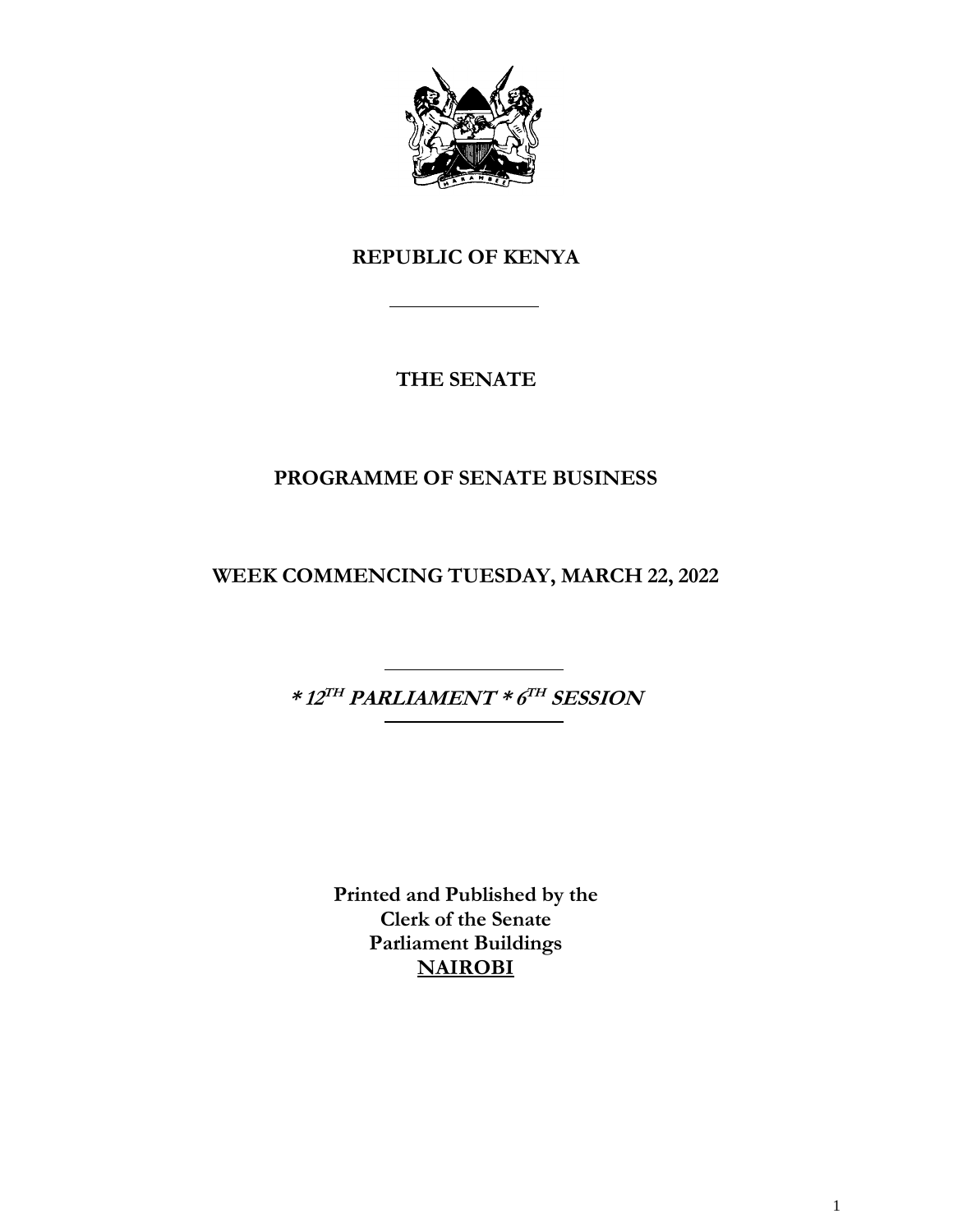**REF: SBC/WP/2022/VOL.1/ (06)** 

**Clerk's Chambers The Senate Parliament Buildings NAIROBI**

18th March, 2022

#### **REPUBLIC OF KENYA**

#### **THE SENATE**

#### **TWELFTH PARLIAMENT (SIXTH SESSION)**

#### **PROGRAMME OF SENATE BUSINESS FOR THE WEEK COMMENCING TUESDAY, MARCH 22, 2022**

**TUESDAY** 22/03/2022 **Communication from the Chair, Messages, Petitions, Papers, Notices of Motion, Statements, Motions and Bills**

## **A. \*\*\*THE LANDLORD AND TENANT BILL (NATIONAL ASSEMBLY BILLS NO. 3 OF 2021)**

(The Senate Majority Leader)

*(Second Reading)*

**(Resumption of debate interrupted on Wednesday, 23 rd February, 2022- Morning Sitting)**

**(Division)**

## **B. \*THE PERSONS WITH DISABILITIES (AMENDMENT) BILL (SENATE BILLS NO. 29 OF 2020)**

(Sen. Aaron Cheruiyot, MP and Sen. (Dr) Isaac Mwaura, MP)

*(Second Reading)*

**(Resumption of debate interrupted on Thursday, 10 th March, 2022) (Division)**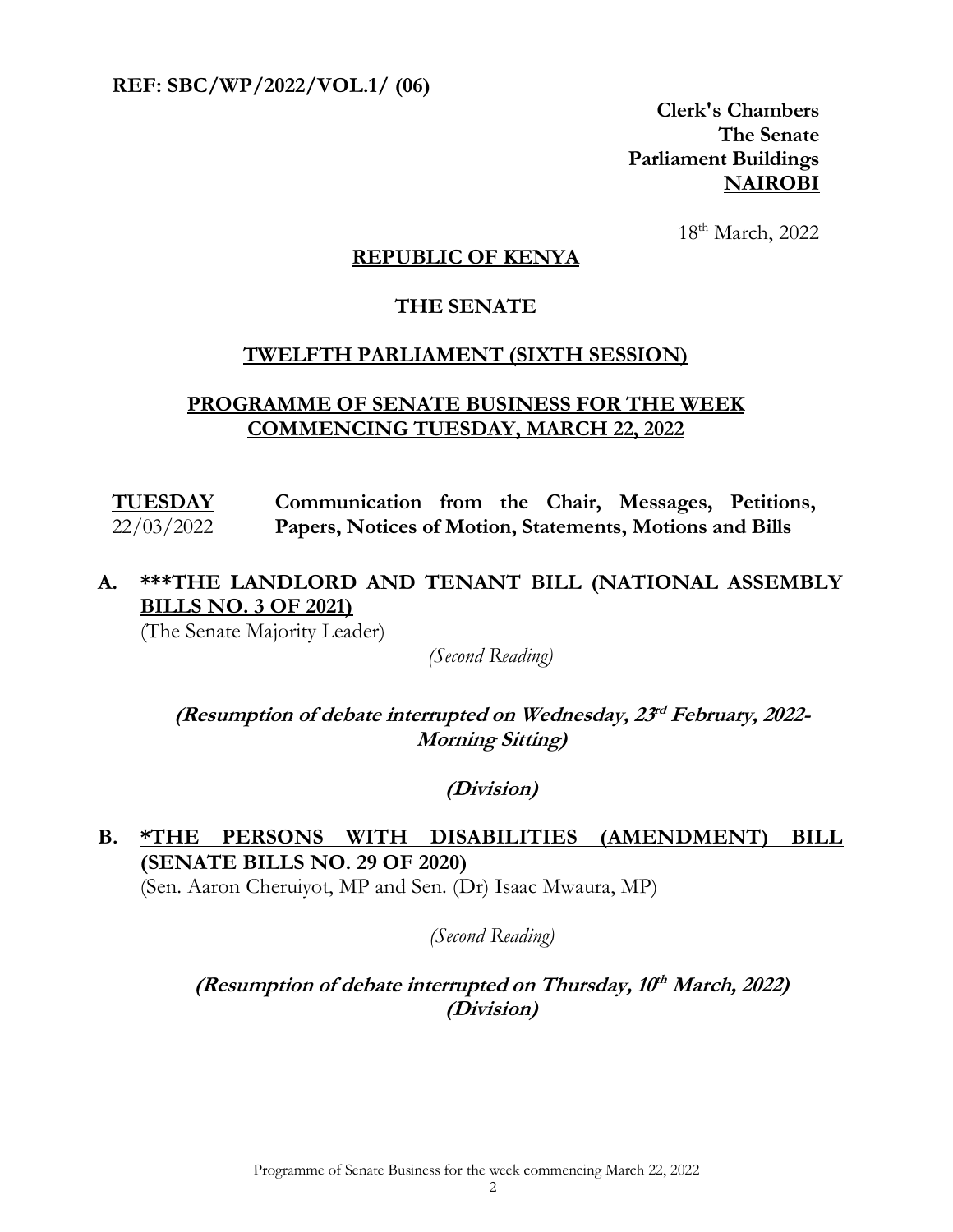#### **C. MOTION - ADOPTION OF REPORTS OF THE SESSIONAL COMMITTEE ON COUNTY PUBLIC ACCOUNTS AND INVESTMENTS ON CONSIDERATION OF THE REPORTS BY THE AUDITOR GENERAL ON THE FINANCIAL STATEMENTS OF VARIOUS COUNTY EXECUTIVES FOR FINANCIAL YEAR 2018/2019** (Chairperson, Sessional Committee on County Public Accounts and Investments)

**THAT,** the Senate adopts the Report of the Sessional Committee on County Public Accounts and Investments on consideration of the Reports by the Auditor General on the Financial Statements of the following County Executives for the Financial Year 2018/2019- Embu; Homa-Bay; Kericho; Kilifi; Kirinyaga; Kisii; Kwale; Machakos; Mombasa; Nandi; Baringo; Bomet; Garissa; Kajiado; and West Pokot as contained in Volume 1 of the Report and the following County Executives- Isiolo; Kakamega; Kisumu; Laikipia; Mandera; Marsabit; Nakuru; Narok; Nyandarua; Samburu; Taita Taveta; Trans-Nzoia; Uasin- Gishu; Vihiga; and Wajir, as contained in Volume 2 of the Report , Laid on the Table of the Senate on Thursday 2nd December, 2021.

#### **(Resumption of debate interrupted on Tuesday, 8 th March, 2022) (Division)**

#### **D. COMMITTEE OF THE WHOLE \*\*THE INTERGOVERNMENTAL RELATIONS (AMENDMENT) BILL (SENATE BILLS NO. 37 OF 2021)**

(The Chairperson, Standing Committee on Devolution and Intergovernmental Relations)

**(Resumption of debate interrupted on Wednesday, 22 ndDecember, 2021 – Morning Sitting) (Division)**

#### **E. COMMITTEE OF THE WHOLE \*THE LAW OF SUCCESSION (AMENDMENT) BILL, (SENATE BILLS NO. 15 OF 2021)**

(Sen. Abshiro Halake, MP)

**(Resumption of debate interrupted on Wednesday, 2 nd March, 2022 – Morning Sitting) (Division)**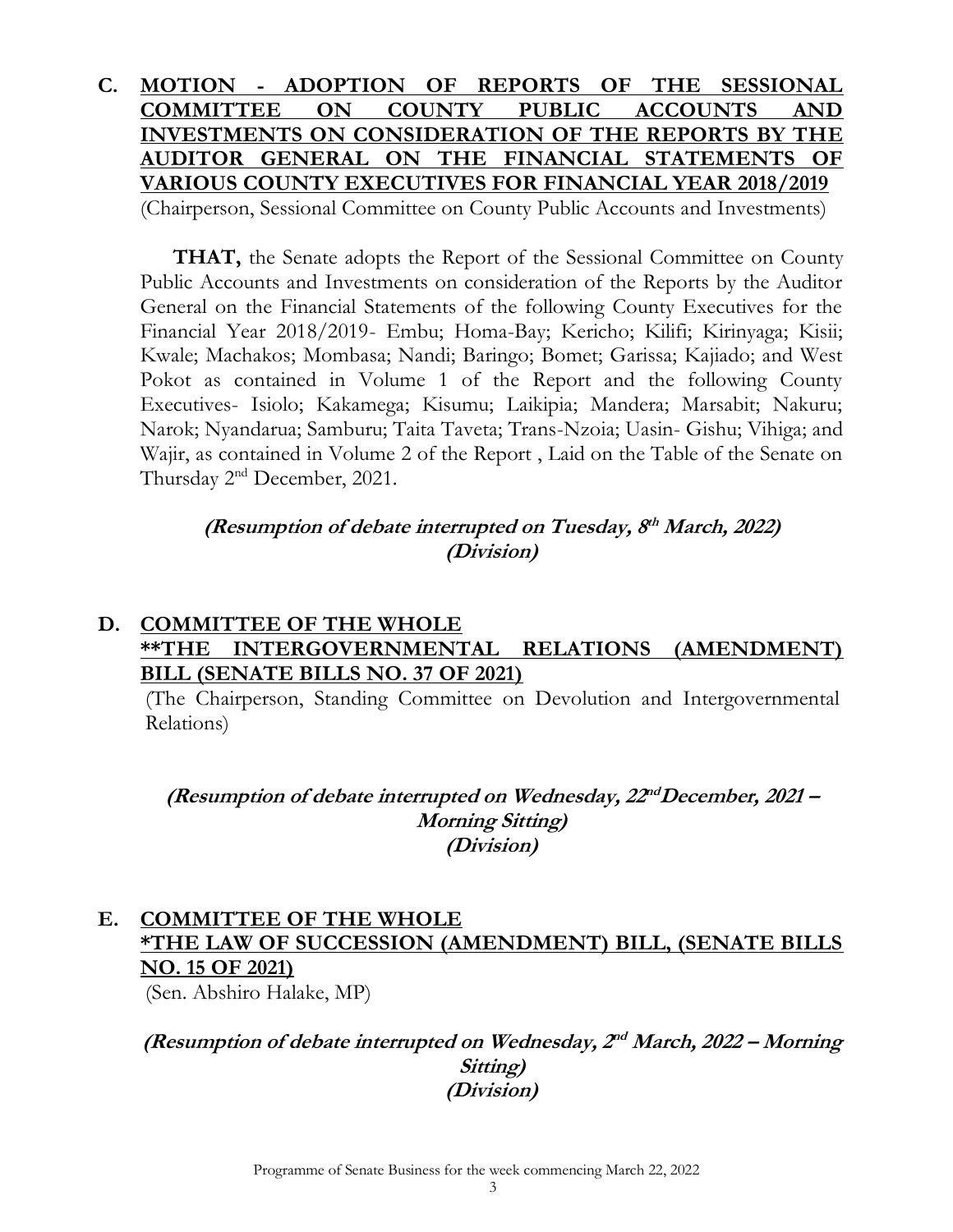## **F. COMMITTEE OF THE WHOLE \*THE PRESERVATION OF HUMAN DIGNITY AND ENFORCEMENT OF ECONOMIC AND SOCIAL RIGHTS BILL (SENATE BILLS NO. 21 OF 2021)**

(Sen. Abshiro Halake, MP)

**(Resumption of debate interrupted on Wednesday, 2 nd March, 2022 – Morning Sitting) (Division)**

#### **G. COMMITTEE OF THE WHOLE \*THE LIFESTYLE AUDIT BILL (SENATE BILLS NO. 36 OF 2021)**  (Sen. Farhiya Haji, MP)

**(Resumption of debate interrupted on Tuesday, 1 st March, 2021) (Division)**

## **H. \*\*\*THE DIVISION OF REVENUE BILL (NATIONAL ASSEMBLY BILLS NO. 8 OF 2022)**

(The Senate Majority Leader)

*(Second Reading)*

## **I. \*THE ELECTION CAMPAIGN FINANCING (AMENDMENT) BILL (SENATE BILLS NO. 51 OF 2021)**

(Sen. Ledama Olekina, MP)

*(Second Reading)*

#### **J. \*THE ELECTIONS (AMENDMENT) (NO.2) BILL (SENATE BILLS NO. 43 OF 2021)**  (Sen. Ledama Olekina, MP)

*(Second Reading)*

## **K. \*\*THE COTTON INDUSTRY DEVELOPMENT BILL (SENATE BILLS NO. 55 OF 2021)**

(Chairperson, Standing Committee on Agriculture, Livestock and Fisheries)

*(Second Reading)*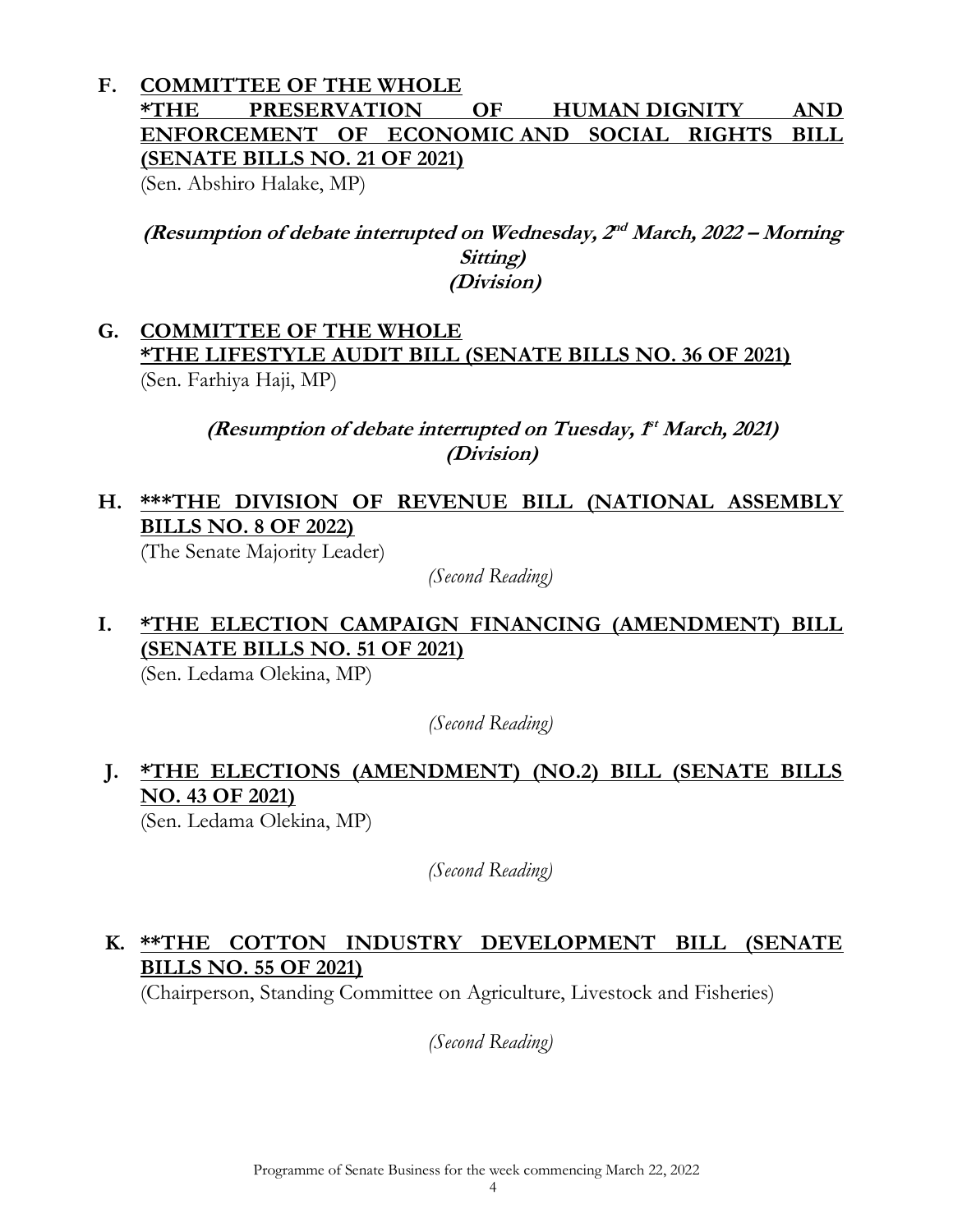## **L. \*THE EMPLOYMENT (AMENDMENT) BILL (SENATE BILLS NO. 54 OF 2021)**

(Sen. Samson Cherarkey, MP)

*(Second Reading)*

#### **M. COMMITTEE OF THE WHOLE \*THE ELECTIONS (AMENDMENT) (NO. 3) BILL (SENATE BILLS NO. 48 OF 2021)** (Sen. (Eng.) Ephraim Maina, MP)

# **N. COMMITTEE OF THE WHOLE \*THE COUNTY RESOURCE DEVELOPMENT BILL (SENATE BILLS NO. 45 OF 2021)**

(Sen. Rose Nyamunga, MP)

## **O. COMMITTEE OF THE WHOLE \*THE SPECIAL NEEDS EDUCATION BILL (SENATE BILLS NO. 44 OF 2021)**

(Sen. (Dr.) Getrude Musuruve and Sen. (Prof.) Margaret Kamar, MP)

#### **P. Any Other Business**

#### **WEDNESDAY**  23/03/2022 **Communication from the Chair, Messages, Petitions, Papers, Notices of Motion, Statements, Motions, Bills and any other Business not concluded on Tuesday, 22nd March, 2022.**

### **A. MOTION - ADOPTION OF THE REPORT OF THE STANDING COMMITTEE ON HEALTH ON THE SPECIAL AUDIT REPORT ON UTILIZATION OF COVID-19 FUNDS BY TWENTY EIGHT (28) COUNTY GOVERNMENTS**

(The Chairperson, Standing Committee on Health)

**THAT,** the Senate adopts the Report of the Standing Committee on Health on the special audit report on utilization of COVID-19 funds by twenty eight (28) county governments, laid on the Table of the Senate on Wednesday, 9th February, 2022.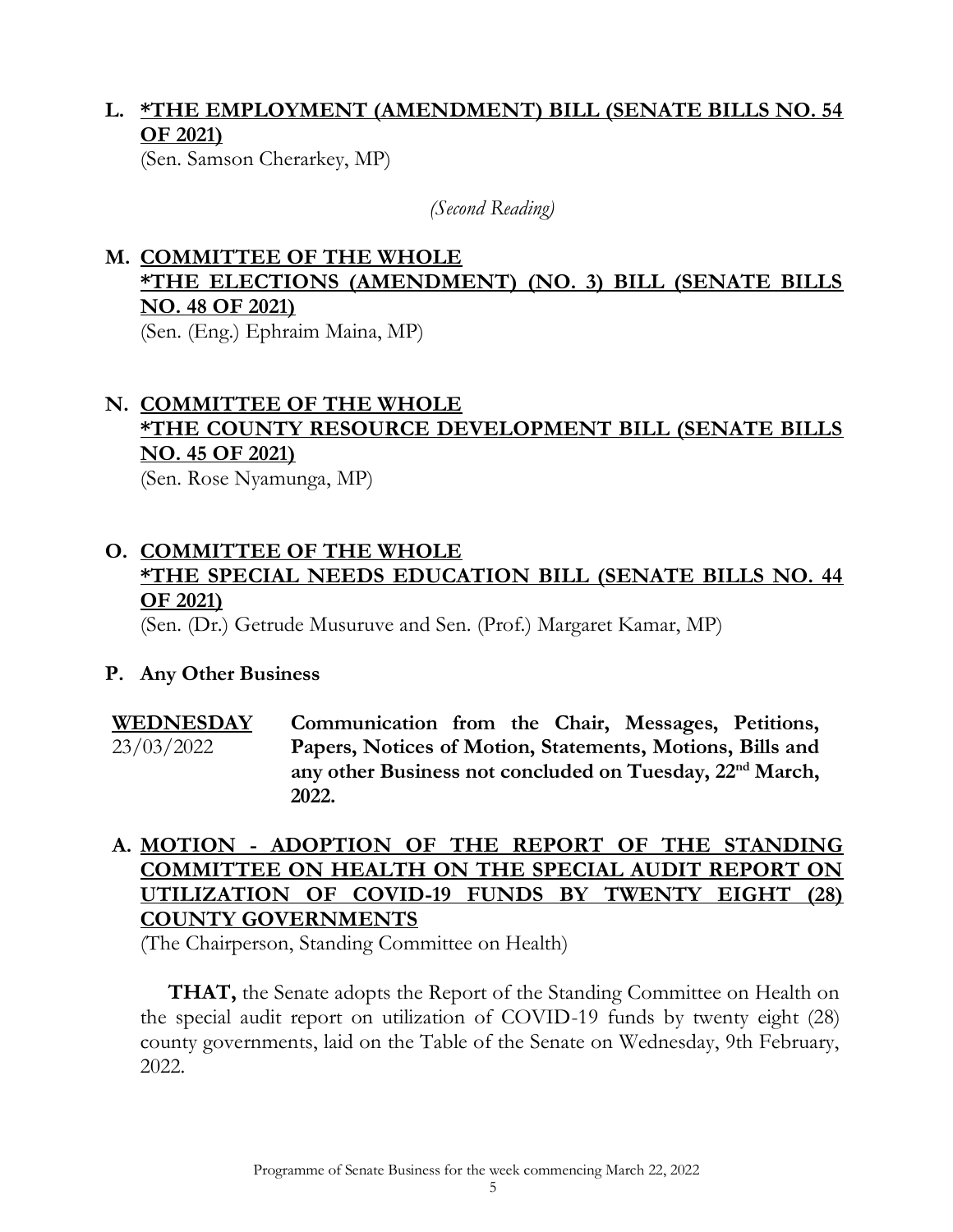## **B. COMMITTEE OF THE WHOLE \*\*\*THE IRRIGATION (AMENDMENT) BILL (NATIONAL ASSEMBLY BILLS NO. 12 OF 2021)**

(The Senate Majority Leader)

## **C. COMMITTEE OF THE WHOLE \*THE COMMUNITY GROUPS REGISTRATION BILL (NATIONAL ASSEMBLY BILLS NO. 20 OF 2021)**

(The Senate Majority Leader)

#### **D. Any Other Business**

**THURSDAY**  24/03/2022 **Communication from the Chair, Messages, Petitions, Papers, Notices of Motion, Statements, Motions, Bills and any other Business not concluded on Wednesday, 24th March, 2022.**

# **A. COMMITTEE OF THE WHOLE \*\*\*THE DIVISION OF REVENUE BILL (NATIONAL ASSEMBLY BILLS NO. 8 OF 2022)**

(The Senate Majority Leader)

#### **B. COMMITTEE OF THE WHOLE \*\*THE STREET VENDORS (PROTECTION OF LIVELIHOOD) BILL (SENATE BILLS NO. 7 OF 2021)**

(Chairperson, Standing Committee on Tourism, Trade and Industrialization)

## **C. COMMITTEE OF THE WHOLE \*THE KENYA MEDICAL SUPPLIES AUTHORITY (AMENDMENT) BILL (SENATE BILLS NO. 53 OF 2021)**

(Sen. Naomi Shiyonga, MP)

## **D. Any Other Business**